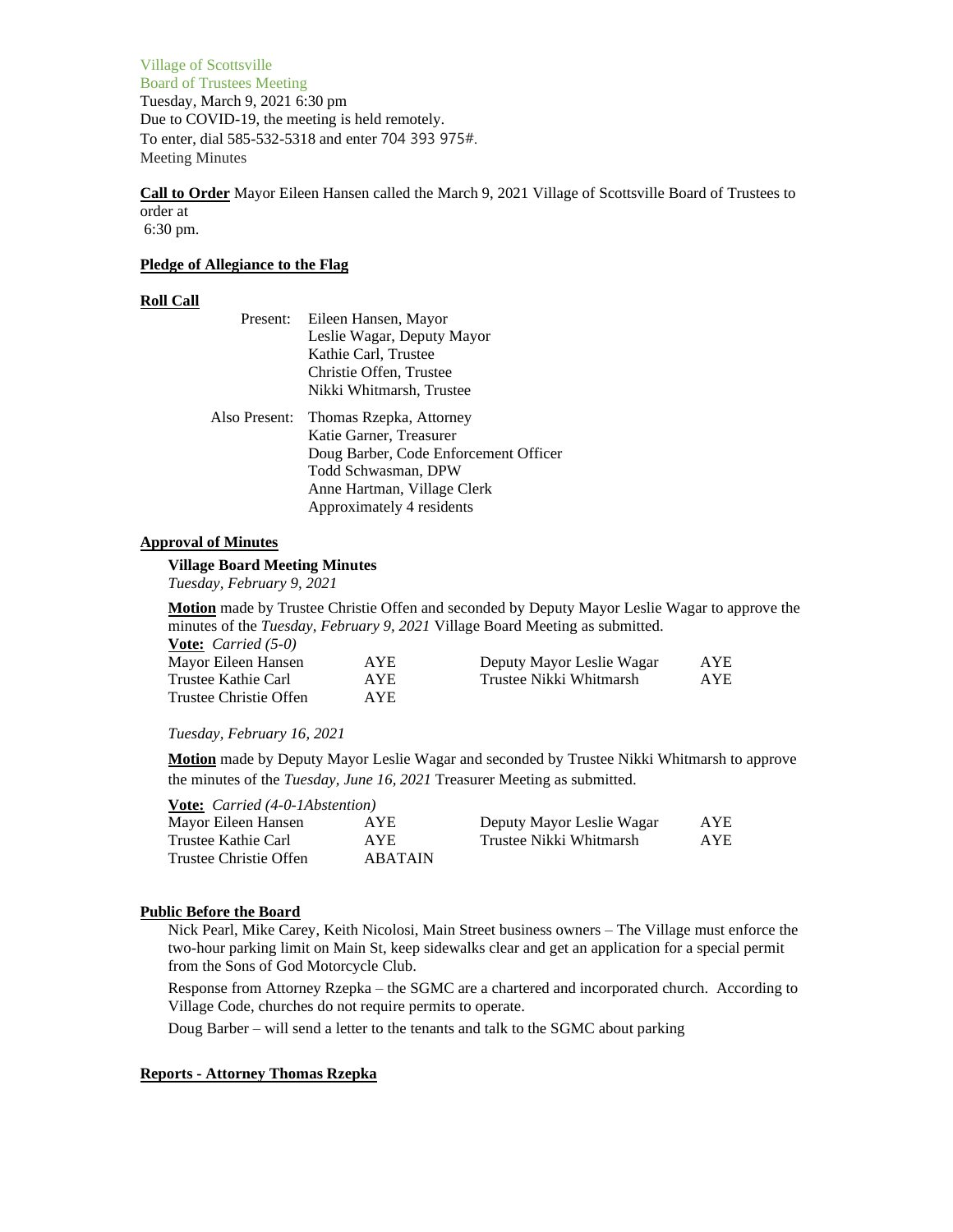### **Department Reports**

#### **Building Inspector/Code Enforcement Officer** – Doug Barber

2 pools and a fence permits issued

11 Rochester finalized

Parking of large flat bed on Briarwood blocking view of traffic coming out of CooperVision, the truck has since moved down by Heiney, will continue to pursue

60 Main St. has unlicensed cars, working with he landowner to resolve

### **DPW – Ken Bohn & Todd Schwasman**

Arbor Day May 1<sup>st</sup> - SunnKing

# **Updates**

# **Treasurer – Katie Garner**

# *Pay Bills:*

**Motion** made by Trustee Kathie Carl and seconded by Deputy Mayor Leslie Wagar to approve payables on the AP Check Register Report through March 9, 2021 and prepaid bills with General Payables totaling *\$41,388.10.*

| <b>Vote:</b> <i>Carried</i> $(5-0)$ |      |                           |     |
|-------------------------------------|------|---------------------------|-----|
| Mayor Eileen Hansen                 | AYE. | Deputy Mayor Leslie Wagar | AYE |
| Trustee Kathie Carl                 | AYE. | Trustee Nikki Whitmarsh   | AYE |
| Trustee Christie Offen              | AYE. |                           |     |

*Treasurers Report:*

## **Expenses:**

|                     | <b>Overspent Lines</b>          |              | Why?   |                     |                             |
|---------------------|---------------------------------|--------------|--------|---------------------|-----------------------------|
| A.1670.4            | Printing/Mailing Contractual    | (59.01)      |        |                     | Records Management Software |
| A.8140.1            | <b>Storm Sewers Salaries</b>    | (2,728.68)   |        | Catch Basins Grant? |                             |
| A.8140.4            | <b>Storm Sewers Contractual</b> | (1,024.46)   |        | Catch Basins Grant? |                             |
| A.8730.4            | <b>Forestry Contractual</b>     | (3,303.97)   |        | <b>EFC</b> Grant    |                             |
|                     | <b>Budget Transfers:</b>        |              |        |                     |                             |
| <b>Account Code</b> | Descriptions                    | To           | From   |                     | Why?                        |
| A.1670.4            | Printing/Mailing Contractual    | 200.00       |        |                     | Underbudgeted               |
| A.1410.4            | Clerk Contractual               |              | 200.00 |                     |                             |
|                     |                                 | \$<br>200.00 | \$     | 200.00              |                             |

**Motion** made by Deputy Mayor Leslie Wagar and seconded by Trustee Nikki Whitmarshto approve the budget transfers as listed above from the March 2021 Treasurers Report in an amount of \$200.00.

| <b><u>Vote:</u></b> <i>Carried</i> $(5-0)$ |      |                           |     |
|--------------------------------------------|------|---------------------------|-----|
| Mayor Eileen Hansen                        | AYE. | Deputy Mayor Leslie Wagar | AYE |
| Trustee Kathie Carl                        | AYE. | Trustee Nikki Whitmarsh   | AYE |
| Trustee Christie Offen                     | AYE. |                           |     |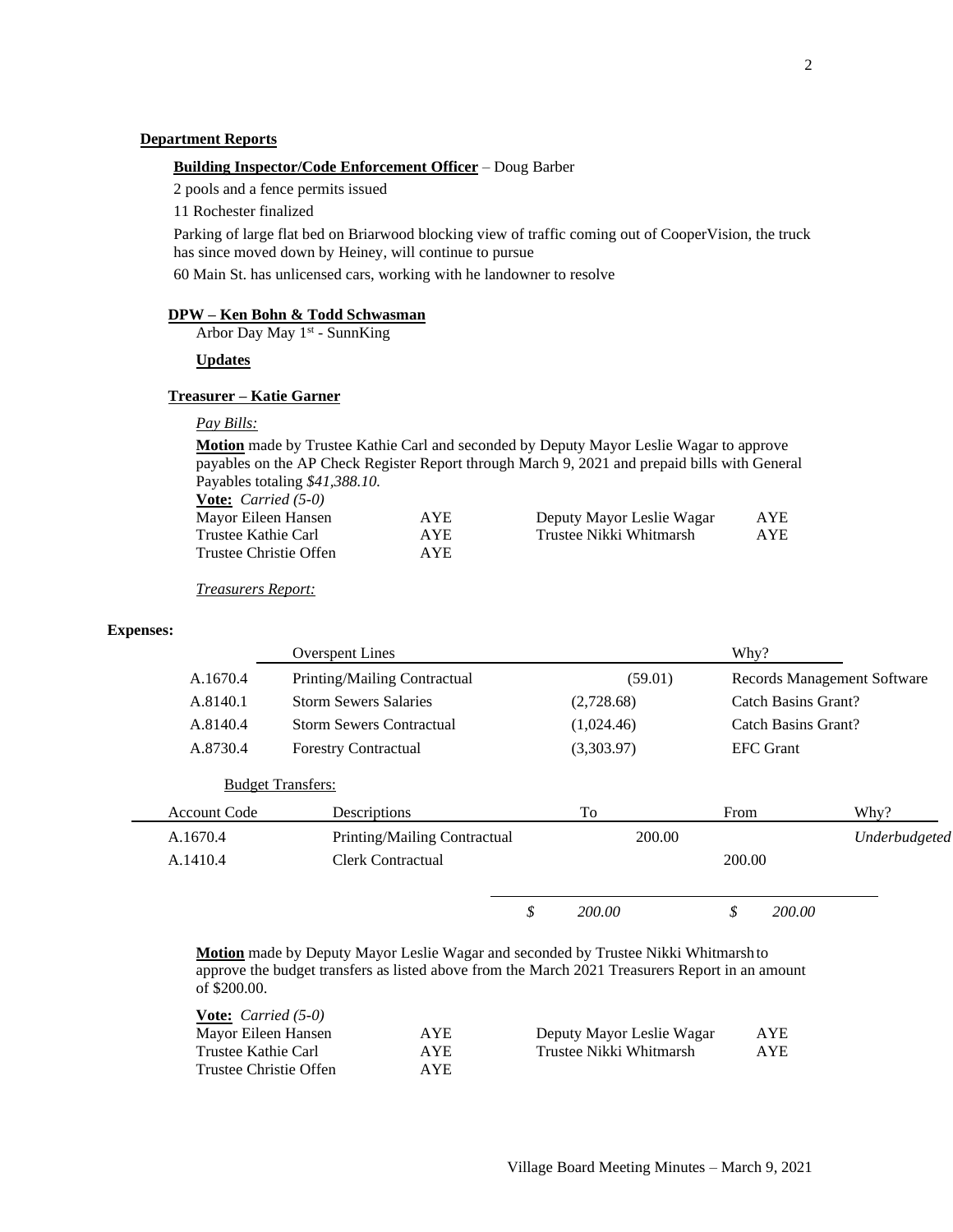| <b>Suggested Budget Amendments:</b>                                                       | Revenue          | Expense        |
|-------------------------------------------------------------------------------------------|------------------|----------------|
| A.1001 Property Tax Revenue                                                               | (4,000.00)       |                |
| A.1990.4 - Contingent                                                                     |                  | (4,000.00)     |
|                                                                                           | \$<br>(4,000.00) | \$(4,000.00)   |
| To adjust budget for Property Tax clerical error                                          |                  |                |
|                                                                                           | Revenue          | Expense        |
| SF.2410 - Rent Other Governments                                                          | (949.00)         |                |
| SF.1620.41                                                                                |                  | (949.00)       |
|                                                                                           | \$<br>(949.00)   | \$<br>(949.00) |
| To adjust budget for loss of rent revenue Fire Company Pavilion                           |                  |                |
| A.9950.9 Transfer to Capital Fund                                                         |                  | 2,731.98       |
| To adjust budget to fund Capital fund for garbage truck expense above the bond resolution |                  |                |

**Motion** made by Deputy Mayor Leslie Wagar and seconded by Trustee Kathie Carl to approve the budget amendment for a Property Tax clerical error in the amount of \$4,000.00.

| <b>Vote:</b> <i>Carried</i> $(5-0)$ |            |                           |     |
|-------------------------------------|------------|---------------------------|-----|
| Mayor Eileen Hansen                 | <b>AYE</b> | Deputy Mayor Leslie Wagar | AYE |
| Trustee Kathie Carl                 | AYE.       | Trustee Nikki Whitmarsh   | AYE |
| Trustee Christie Offen              | AYE.       |                           |     |

**Motion** made by Trustee Kathie Carl and seconded by Deputy Mayor Leslie Wagar to approve the budget amendment for the loss in rent revenue for the Fire Company Pavilion. In an amount of \$949.00.

| <b>Vote:</b> <i>Carried</i> $(3-0-2$ <i>Abstentions</i> ) |                |                           |                |
|-----------------------------------------------------------|----------------|---------------------------|----------------|
| Mayor Eileen Hansen                                       | AYE.           | Deputy Mayor Leslie Wagar | AYE.           |
| Trustee Kathie Carl                                       | AYE.           | Trustee Nikki Whitmarsh   | <b>ABSTAIN</b> |
| Trustee Christie Offen                                    | <b>ABSTAIN</b> |                           |                |

**Motion** made by Deputy Mayor Leslie Wagar and seconded by Trustee Kathie Carl to approve the budget amendment to fund Capital Fund for garbage truck expense above the bond resolution in an amount of \$2,731.98

| <b>Vote:</b> <i>Carried</i> $(5-0)$ |            |                           |            |
|-------------------------------------|------------|---------------------------|------------|
| Mayor Eileen Hansen                 | <b>AYE</b> | Deputy Mayor Leslie Wagar | <b>AYE</b> |
| Trustee Kathie Carl                 | AYE.       | Trustee Nikki Whitmarsh   | AYE.       |
| Trustee Christie Offen              | AYE.       |                           |            |

*Public Hearing – 2021-2022 Budget*

**Motion** made by Deputy Mayor Leslie Wagar and seconded by Trustee Nikki Whitmarsh to set a public hearing on April 13, 2021 at 6:45 pm to consider approval of the proposed 2021 / 2022 budget, due to Executive Order 202.1 and 202.15 the meeting will be held remotely.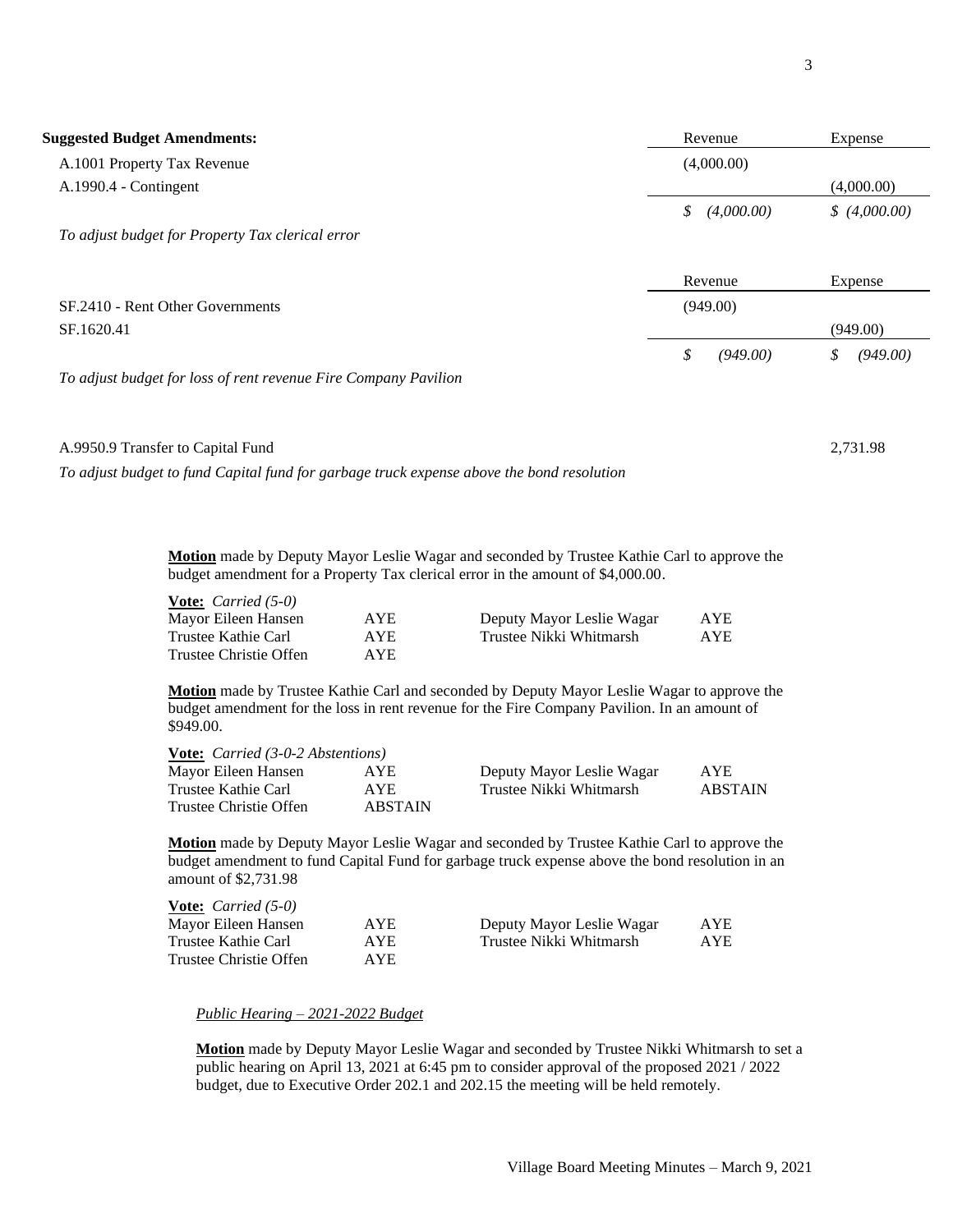| <b>Vote:</b> <i>Carried</i> $(5-0)$ |      |                           |            |
|-------------------------------------|------|---------------------------|------------|
| Mayor Eileen Hansen                 | AYE. | Deputy Mayor Leslie Wagar | <b>AYE</b> |
| Trustee Kathie Carl                 | AYE. | Trustee Nikki Whitmarsh   | AYE        |
| Trustee Christie Offen              | AYE. |                           |            |

#### *Garbage Fees*

Tipping fees went up discuss extra pick up and out of district Suggested: Extra Tote from \$75 to \$80 Out of District from \$300 to \$325

**Motion** made by Trustee Kathie Carl and seconded by Deputy Mayor Leslie Wagar to raise the fees for Extra Toter to \$80.00 annually and out of district pick up to \$325.00 annually both starting June 1, 2021.

# **Vote:** *Carried (5-0)*

| Mayor Eileen Hansen    | AYE  | Deputy Mayor Leslie Wagar | AYE        |
|------------------------|------|---------------------------|------------|
| Trustee Kathie Carl    | AYE. | Trustee Nikki Whitmarsh   | <b>AYE</b> |
| Trustee Christie Offen | AYE. |                           |            |

# **Clerk – Anne Hartman**

Titles for fire trucks being gathered to surrender to the Fire District Records continuing to purge

#### **Trustee Reports:**

Deputy Mayor Leslie Wagar – Communications Updating the website

Trustee Christie Offen – DPW and Forestry Board

Arbor Day Celebration, but of course just the FB will be planting. We plan on planting two (2) trees in the yet to be named park where our Welcome to Scottsville sign is as you enter the village from the traffic light.

This will be Saturday May 1st.

We've come to realized that the Fall is actually the best time to plant, and so we will be having another "planting" event Saturday Oct. 16th, hopefully by then we can actually invite back the Boy Scouts, Girl Scouts and Environmental Club.

Trustee Nikki Whitmarsh – Planning Board/Zoning Board of Appeals Will email the Planning Board about tonight's parking complaints

Trustee Kathie Carl - Finance No report

# **Mayor's Reports - Eileen Hansen**

Received letter from NYSDOT that they will conduct a study of Rts. 383  $& 251$ , considering reconfiguration to make it safer. Meetings with Kristine Uribe on Canawaugus Park, the state must approve our Park Regulations

before signage can go up. Hoping this will be ready for summer activities. Will send out the Tentative Budget tomorrow.

Looking into grants writer possibilities. Firm vs. hourly consultant

## **Old Business**

*Policies* – reviewed and no changes suggested Grants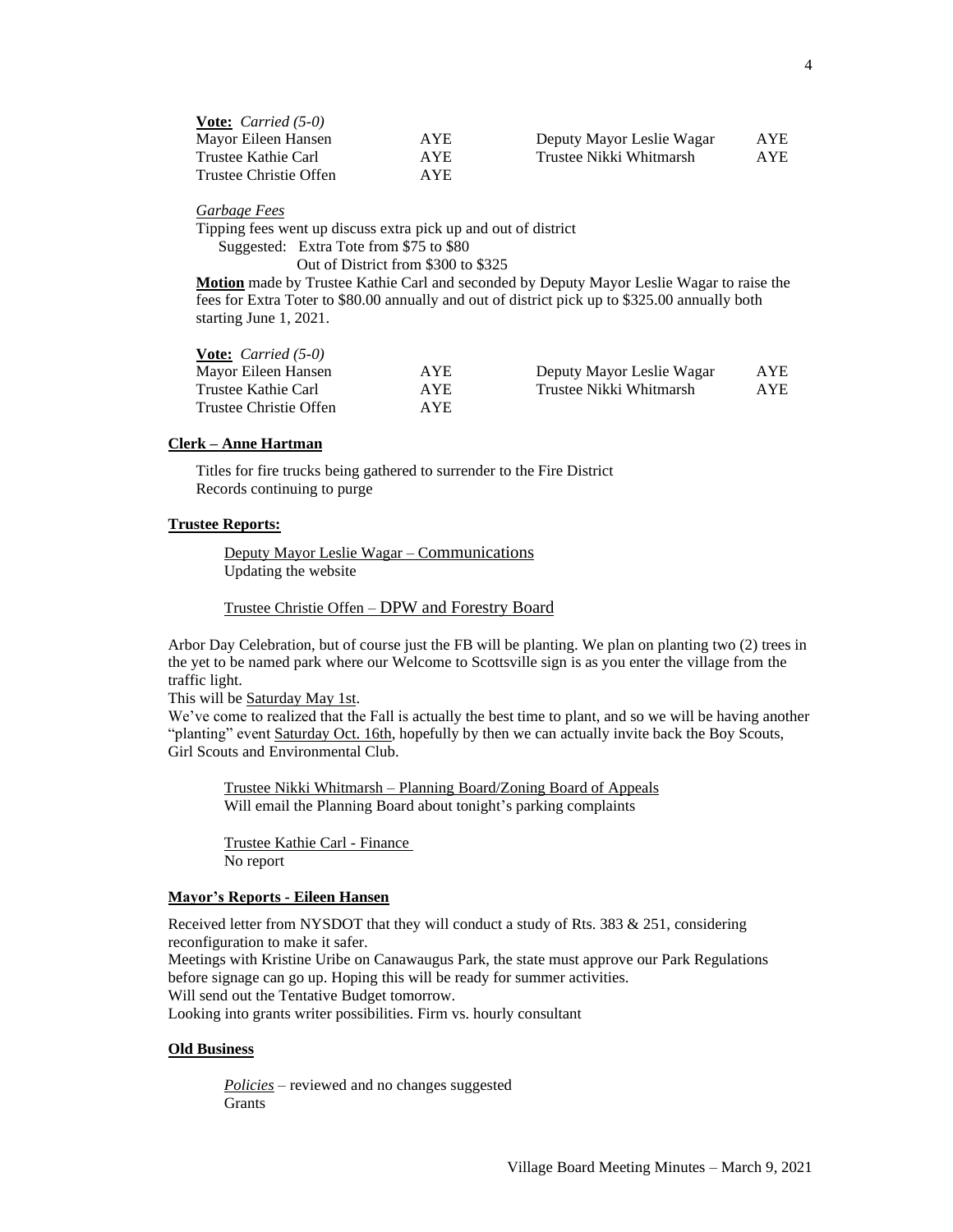Social Media

#### **New Business**

*Upcoming Meetings:*

Budget March 16, 2021 at 6:00 pm March 30, 2021 at 6:00 pm

Organizational April 5, 2021 at 6:00 pm

#### *Public Employer Health Emergency Plan*

Village of Scottsville hereby resolves to adopt the Public Employer Health Emergency Plan for the Village of Scottsville in accordance with NYS legislation S8617B/A10832.

**Motion** made by Trustee Kathie Carl and seconded by Deputy Mayor Leslie Wagar to approve the Public Employer Health Emergency Plan for the Village of Scottsville.

| <b>Vote:</b> <i>Carried</i> $(5-0)$ |            |                           |            |
|-------------------------------------|------------|---------------------------|------------|
| Mayor Eileen Hansen                 | <b>AYE</b> | Deputy Mayor Leslie Wagar | <b>AYE</b> |
| Trustee Kathie Carl                 | AYE.       | Trustee Nikki Whitmarsh   | <b>AYE</b> |
| Trustee Christie Offen              | AYE.       |                           |            |

#### *Sewer Commission*

**Motion** made by Trustee Kathie Carl and seconded by Trustee Nikki Whitmarsh to form the Village of Scottsville Sewer Commission consisting of one Trustee, Treasurer, Code Enforcement Officer and DPW Foreman.

| <b><u>Vote:</u></b> <i>Carried</i> $(5-0)$ |      |                           |            |
|--------------------------------------------|------|---------------------------|------------|
| Mayor Eileen Hansen                        | AYE. | Deputy Mayor Leslie Wagar | <b>AYE</b> |
| Trustee Kathie Carl                        | AYE. | Trustee Nikki Whitmarsh   | AYE        |
| Trustee Christie Offen                     | AYE. |                           |            |

# *Rochester Street Historic Advisory Board*

Silvia Benso James Yarrington - Architect

**Motion** made by Trustee Christie Offen and seconded by Deputy Mayor Leslie Wagar to appoint Silvia Benso and James Yarrington to the Rochester Street Historic Advisory Board **Vote:** *Carried (5-0)*

| Mayor Eileen Hansen    | <b>AYE</b> | Deputy Mayor Leslie Wagar | AYE |
|------------------------|------------|---------------------------|-----|
| Trustee Kathie Carl    | AYE.       | Trustee Nikki Whitmarsh   | AYE |
| Trustee Christie Offen | AYE.       |                           |     |

# *Arbor Day 2021* NO RESOLUTION MADE, WRONG DATES

Whereas, in 1872, J. Sterling Morton proposed to the Nebraska Board of Agriculture that a special day be set aside for the planting of trees, and

Whereas, this holiday, called Arbor Day, was first observed with the planting of more than a million trees in Nebraska, and

Whereas, Arbor Day is now observed throughout the nation and the world, and